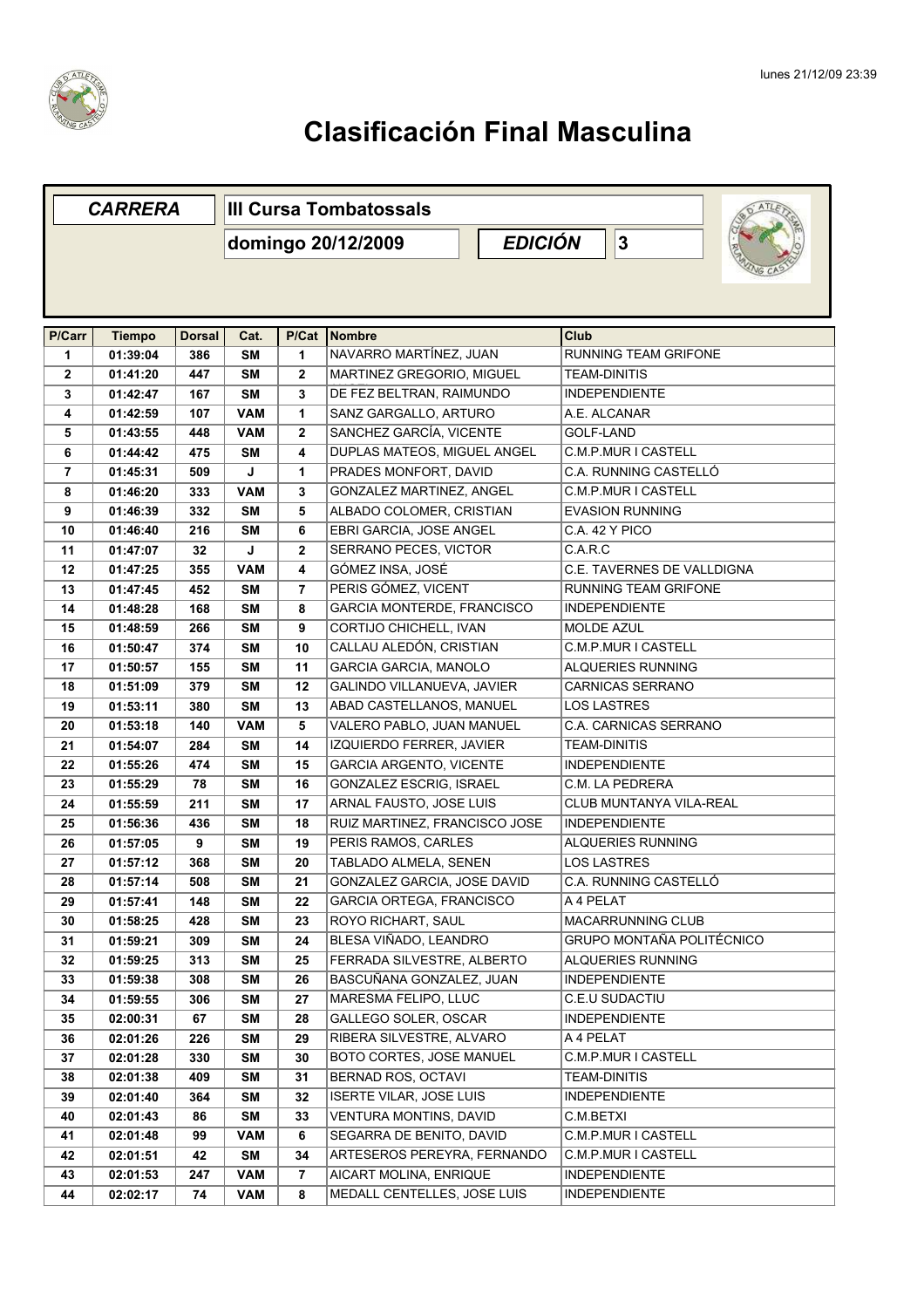

| 45  | 02:02:23 | 10  | <b>VAM</b> | 9            | ROJO ROMERO, VICTOR                | C.E.XERTA                |
|-----|----------|-----|------------|--------------|------------------------------------|--------------------------|
| 46  | 02:02:33 | 392 | SΜ         | 35           | RICO SERRANO, JOSÉ                 | ARTANA RUNNING           |
| 47  | 02:02:34 | 403 | <b>SM</b>  | 36           | LARIVE YAGUE, JORGE                | <b>INDEPENDIENTE</b>     |
| 48  | 02:02:45 | 429 | <b>SM</b>  | 37           | JORGE MARZA, PEDRO                 | <b>MACARRUNNING CLUB</b> |
| 50  | 02:03:11 | 485 | <b>SM</b>  | 38           | FERRANDO ADELL, JAVIER             | <b>CORRELLOPS</b>        |
| 51  | 02:03:20 | 317 | <b>SM</b>  | 39           | MARCO BARRES, FRANCISCO            | <b>MAGINCLUB</b>         |
| 52  | 02:03:38 | 114 | <b>VAM</b> | 10           | VILLALONGA ARTOLA, TOMAS           | <b>INDEPENDIENTE</b>     |
| 53  | 02:03:42 | 197 | <b>VAM</b> | 11           | SAIZ ESCRIG, ROBERTO               | <b>INDEPENDIENTE</b>     |
| 54  | 02:03:43 | 196 | <b>SM</b>  | 40           | RUIZ ZAFRA, TONI                   | <b>INDEPENDIENTE</b>     |
| 55  | 02:03:51 | 262 | <b>VBM</b> | $\mathbf{1}$ | PRADES TORRES, VICENTE             | <b>MIM</b>               |
| 56  | 02:03:57 | 15  | <b>VAM</b> | 12           | <b>BAGAN BERNAD, RAMON</b>         | ATLETISMO TOSSALET       |
| 57  | 02:04:03 | 269 | <b>VAM</b> | 13           | ROMERO MONLLEO, NORBERTO           | A 4 PELAT                |
| 58  | 02:04:22 | 97  | SΜ         | 41           | GARCIA GIMENEZ, SERGIO VICENTE     | <b>INDEPENDIENTE</b>     |
| 59  | 02:05:02 | 422 | <b>SM</b>  | 42           | TENA VIDAL, HECTOR                 | C.A. 42 Y PICO           |
| 60  | 02:05:28 | 294 | <b>SM</b>  | 43           | APARICIO VAYO, MARTIN              | RUMBEROS DE CODINA       |
| 61  | 02:06:22 | 358 | <b>SM</b>  | 44           | COLON MAS, CRISTOBAL               | <b>TEAM-DINITIS</b>      |
| 62  | 02:06:25 | 193 | <b>SM</b>  | 45           | AVILA GOMEZ, FRANCISCO             | COYCOY.ES                |
| 63  | 02:06:34 | 363 | <b>SM</b>  | 46           | PACHECO SANCHEZ, FERNANDO          | <b>LOS LASTRES</b>       |
| 64  | 02:06:51 | 53  | <b>SM</b>  | 47           | NUÑEZ ARMERO, VIRGILIO             | <b>LOS LASTRES</b>       |
| 65  | 02:07:05 | 270 | <b>SM</b>  | 48           | FARRAN ALBALAT, SANTI              | <b>UBE CASTELLON</b>     |
| 66  | 02:07:13 | 79  | <b>VAM</b> | 14           | TOMASETI COSTA, ANDRES             | <b>ATLETISME ONDA</b>    |
| 67  | 02:07:17 | 183 | <b>SM</b>  | 49           | <b>BECKER CASTILLO, FELIPE</b>     | ARTANA RUNNING           |
| 68  | 02:07:56 | 491 | <b>SM</b>  | 50           | FERNANDEZ GOMEZ, ISRAEL            | C.A. RUNNING CASTELLÓ    |
| 70  | 02:08:04 | 470 | <b>VAM</b> | 15           | MORENO JAEN, ISIDRO                | C.M.P.MUR I CASTELL      |
| 71  | 02:08:25 | 100 | <b>SM</b>  | 51           | DELGADO LEREU, DAVID               | <b>INDEPENDIENTE</b>     |
| 72  | 02:08:27 | 458 | <b>SM</b>  | 52           | CAMPOS RIBES, JOAN                 | AT-ZENET                 |
| 73  | 02:08:45 | 348 | <b>SM</b>  | 53           | RAGA ABELLA, PEDRO                 | C.E.U SUDACTIU           |
| 74  | 02:08:47 | 149 | <b>SM</b>  | 54           | CAMPOS ABAD, DAVID                 | <b>INDEPENDIENTE</b>     |
| 75  | 02:09:50 | 349 | <b>SM</b>  | 55           | FERRANDO MARTÍ, FERNANDO           | <b>CELTIC SUBMARÍ</b>    |
| 77  | 02:10:10 | 345 | <b>SM</b>  | 56           | BELTRAN MILIAN, HECTOR             | <b>INDEPENDIENTE</b>     |
| 78  | 02:10:23 | 203 | <b>SM</b>  | 57           | SORIANO BLASCO, ESTEBAN            | <b>L'ALBARDA</b>         |
| 79  | 02:10:49 | 430 | <b>VAM</b> | 16           | ANTOLI DOLZ, MIGUEL                | MIM                      |
| 80  | 02:11:50 | 394 | SΜ         | 58           | FERNANDEZ PLAZAOLA, IGOR           | C.D. ES POSIBLE          |
| 82  | 02:12:25 | 199 | SΜ         | 59           | VICENT SIFRE, DAVID                | ALQUERIES RUNNING        |
| 83  | 02:13:03 | 4   | <b>SM</b>  | 60           | GARCIA NAVARRO, FRANCISCO          | <b>INDEPENDIENTE</b>     |
| 84  | 02:13:06 | 451 | <b>SM</b>  | 61           | MUÑOZ ACUÑA, JOSE ENRIQUE          | C.A. MASSAMAGRELL        |
| 86  | 02:13:32 | 295 | <b>VAM</b> | 17           | GUIMERA GALIA, JOSE MARIA          | A.E. ALCANAR             |
| 87  | 02:13:46 | 461 | <b>SM</b>  | 62           | NAVARRO GONZÁLEZ, JAUME            | PEÑA EL COYOTE           |
| 88  | 02:13:48 | 460 | <b>SM</b>  | 63           | MARTIN MOLINA, EDUARDO             | <b>BLUE LINE</b>         |
| 89  | 02:14:00 | 391 | <b>SM</b>  | 64           | <b>GALLEN JESUS, CARLOS</b>        | <b>TEAM-DINITIS</b>      |
| 90  | 02:14:09 | 281 | <b>SM</b>  | 65           | <b>CASTILLO FERNANDEZ. MIGUEL</b>  | C.A. 42 Y PICO           |
| 91  | 02:14:16 | 83  | <b>SM</b>  | 66           | HONRUBIA PALENCIA, ENRIQUE         | <b>INDEPENDIENTE</b>     |
| 92  | 02:14:49 | 286 | <b>VAM</b> | 18           | <b>IGLESIAS NEBOT, JUAN JOSE</b>   | <b>INDEPENDIENTE</b>     |
| 93  | 02:14:50 | 98  | SΜ         | 67           | SELMA CASANOVA, ALEJANDRO          | MONTAÑA NEGRA RUNNING    |
| 94  | 02:14:56 | 362 | VAM        | 19           | GIL GUILLAMON, MANUEL              | <b>INDEPENDIENTE</b>     |
| 95  | 02:15:06 | 410 | <b>SM</b>  | 68           | GONZALEZ PEREA. PEDRO JOSE         | <b>LES AGULLES</b>       |
| 96  | 02:15:09 | 310 | <b>SM</b>  | 69           | BAÑOS GOMAR, DANIEL                | PEÑA EL COYOTE           |
| 97  | 02:15:18 | 507 | <b>VAM</b> | 20           | TOMAS PALLARES, JUAN JOSE          | C.A. RUNNING CASTELLÓ    |
| 98  | 02:15:45 | 414 | SΜ         | 70           | <b>BALAGUER VILARROCHA, OCTAVI</b> | <b>INDEPENDIENTE</b>     |
| 99  | 02:16:19 | 154 | <b>SM</b>  | 71           | ADELL ANDRES, MIGUEL               | AMICS DEL KALIMOTXO      |
| 100 | 02:16:21 | 342 | <b>SM</b>  | 72           | LOPEZ EDO, ANTOLIN                 | <b>INDEPENDIENTE</b>     |
| 101 | 02:16:45 | 487 | SΜ         | 73           | POUS VIDAL, CARLOS                 | CLUB TRIATLÓ GUADASSUAR  |
| 102 | 02:16:47 | 231 | <b>SM</b>  | 74           | FUERTES GIMENO, DANIEL             | CLUB TRIATLÓ GUADASSUAR  |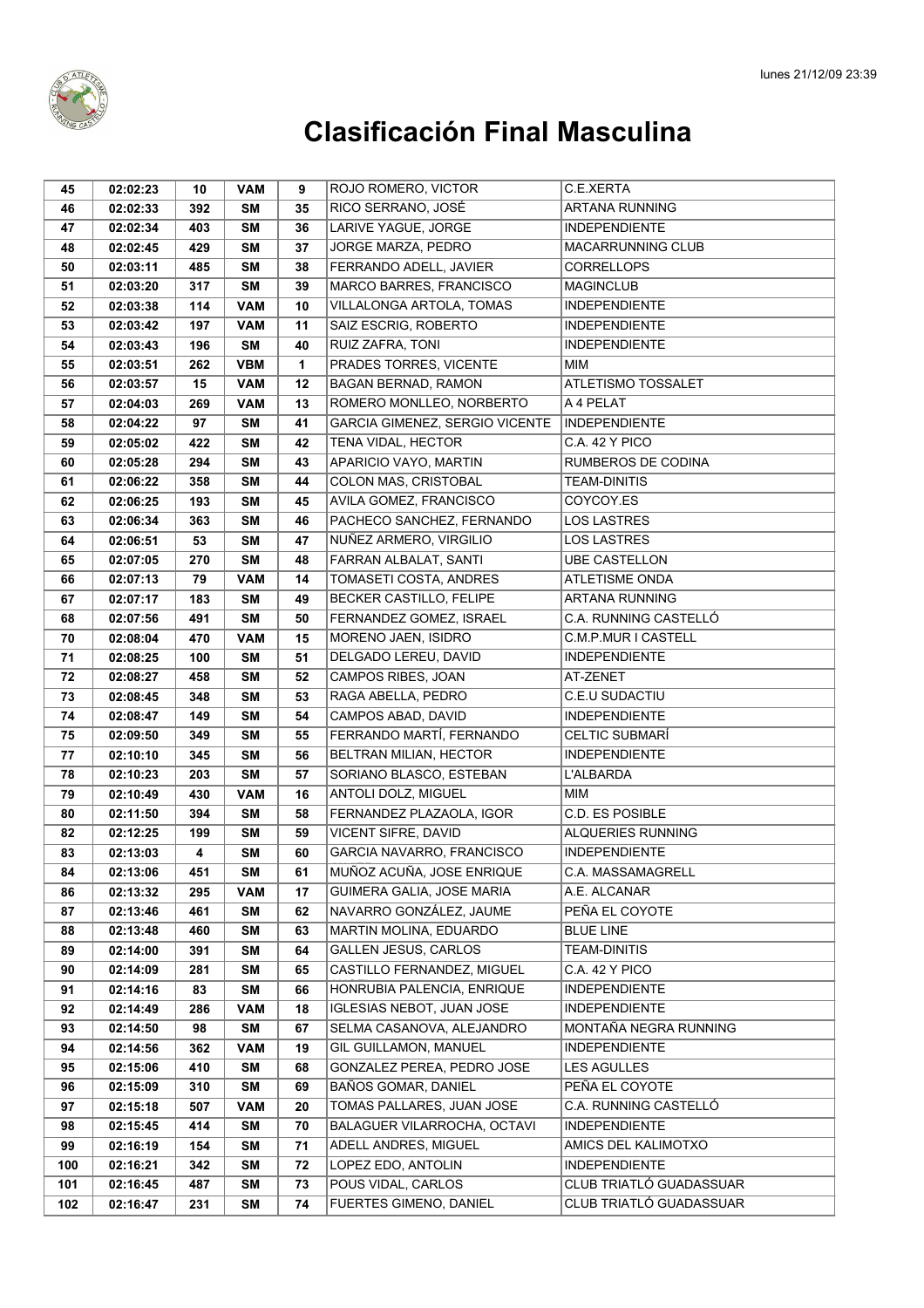

| 103 | 02:16:49 | 189 | SΜ         | 75           | LÁZARO SANCHEZ, JOSE ANTONIO       | <b>INDEPENDIENTE</b>          |
|-----|----------|-----|------------|--------------|------------------------------------|-------------------------------|
| 104 | 02:16:52 | 87  | <b>SM</b>  | 76           | NAVARRO HUERTA, RAUL               | <b>INDEPENDIENTE</b>          |
| 105 | 02:17:23 | 228 | <b>SM</b>  | 77           | <b>IGLESIAS GUTIERREZ, GUSTAVO</b> | <b>INDEPENDIENTE</b>          |
| 106 | 02:17:31 | 68  | <b>SM</b>  | 78           | SEGARRA CASTELLET, FRANCISCO       | <b>RUNNING CABANES</b>        |
| 107 | 02:17:36 | 165 | <b>SM</b>  | 79           | ROYO MARGARIT, ALBERT              | <b>EVASION RUNNING</b>        |
| 108 | 02:17:41 | 283 | J          | 3            | FERRANDO FABRA, RUBEN              | <b>INDEPENDIENTE</b>          |
| 109 | 02:17:56 | 254 | <b>SM</b>  | 80           | SALES BARBERA, VICENT              | <b>INDEPENDIENTE</b>          |
| 110 | 02:17:59 | 177 | <b>SM</b>  | 81           | BARRACHINA BARREDA, DAVID          | LA CERVEZA ES ALEGRIA         |
| 111 | 02:18:00 | 238 | <b>SM</b>  | 82           | ESCRIBANO SANCHEZ, EDUARDO         | <b>INDEPENDIENTE</b>          |
| 112 | 02:18:04 | 512 | <b>SM</b>  | 83           | FLORES CASTILLO, FIDEL             | C.A. RUNNING CASTELLO         |
| 113 | 02:18:17 | 202 | <b>SM</b>  | 84           | PÉREZ LÓPEZ, VICTOR MANUEL         | <b>INDEPENDIENTE</b>          |
| 114 | 02:18:26 | 162 | <b>VAM</b> | 21           | MUÑOZ TUÑON, JUAN                  | <b>RACC RUNNERS</b>           |
| 115 | 02:18:31 | 239 | <b>VBM</b> | $\mathbf{2}$ | <b>GUINOT VICIANO, VICENTE</b>     | <b>INDEPENDIENTE</b>          |
| 116 | 02:18:39 | 108 | <b>SM</b>  | 85           | ROQUETA BAYO, FLORIAN              | <b>C.M.VALDELINARES</b>       |
| 117 | 02:18:40 | 139 | <b>VBM</b> | 3            | ALBARO BAÑOS, MANUEL               | CENTRE EXCURSIONISTE L'ALCORA |
| 118 | 02:18:46 | 296 | <b>SM</b>  | 86           | MACIAS MUÑOZ, JOSE                 | <b>INDEPENDIENTE</b>          |
| 119 | 02:18:47 | 190 | <b>VAM</b> | 22           | PARDO GIL, ANTONIO                 | MONTAÑA MISLATA               |
| 120 | 02:18:52 | 142 | <b>SM</b>  | 87           | MENOR NAVARRO, TONI                | POBLATS MARITIMS              |
| 122 | 02:18:54 | 383 | <b>SM</b>  | 88           | CORTES AGUILAR, NATXO              | <b>INDEPENDIENTE</b>          |
| 123 | 02:18:56 | 214 | <b>SM</b>  | 89           | MATEU CHALER, GUILLERMO            | <b>EVASION RUNNING</b>        |
| 124 | 02:18:58 | 418 | <b>SM</b>  | 90           | SAEZ MARQUES, FRANCISCO            | <b>EVASION RUNNING</b>        |
| 125 | 02:19:04 | 244 | <b>SM</b>  | 91           | OLIVAS LLIDÓ, JUAN JOSE            | <b>ARTANA RUNNING</b>         |
| 126 | 02:19:06 | 176 | <b>SM</b>  | 92           | VITORIA, SERGIO                    | <b>INDEPENDIENTE</b>          |
| 127 | 02:19:08 | 255 | <b>SM</b>  | 93           | LOPEZ SEGURA, JUAN                 | <b>INDEPENDIENTE</b>          |
| 128 | 02:19:19 | 59  | <b>SM</b>  | 94           | PITARCH TENA, ALBERTO JAIME        | XINO XANO                     |
| 129 | 02:19:54 | 184 | <b>SM</b>  | 95           | LOPEZ SANCHEZ, PACO                | CLUB MUNTANYA VILA-REAL       |
| 130 | 02:19:59 | 171 | <b>SM</b>  | 96           | <b>REGIDOR ÁLAMO, JAVIER</b>       | <b>INDEPENDIENTE</b>          |
| 131 | 02:20:39 | 343 | <b>SM</b>  | 97           | GOMEZ PALOMARES, PEDRO             | <b>INDEPENDIENTE</b>          |
| 132 | 02:20:52 | 327 | <b>VAM</b> | 23           | GARCIA GRANDE, JUAN MANUEL         | <b>INDEPENDIENTE</b>          |
| 133 | 02:21:01 | 315 | <b>SM</b>  | 98           | PERIS TORRES, JOSE VICENTE         | <b>MAGINCLUB</b>              |
| 134 | 02:21:26 | 274 | <b>SM</b>  | 99           | CATALAN RUIZ, JOSE JUAN            | <b>MIM</b>                    |
| 135 | 02:21:46 | 209 | <b>VAM</b> | 24           | FERNENDEZ CINCUNEGUI, TXOMIN       | AMICS DEL CLOT                |
| 136 | 02:22:06 | 82  | <b>SM</b>  | 100          | SAIZ JIMENEZ, JUAN                 | <b>INDEPENDIENTE</b>          |
| 137 | 02:22:13 | 369 | <b>VBM</b> | 4            | AGUSTÍN VALLÉS, JOSE JAIME         | CAFETERIAS WILLIAM            |
| 138 | 02:22:24 | 301 | <b>SM</b>  | 101          | <b>BADAL BRULLET, XAVI</b>         | C.M. BENASSAL                 |
| 139 | 02:22:26 | 328 | <b>SM</b>  | 102          | PELEGUER SANTIAGO, ANTONIO         | <b>INDEPENDIENTE</b>          |
| 140 | 02:22:30 | 433 | <b>VAM</b> | 25           | FABREGAT SEGARRA, PEPE             | MIM                           |
| 141 | 02:22:42 | 210 | <b>VAM</b> | 26           | GALLART PÉREZ, JAVIER              | <b>INDEPENDIENTE</b>          |
| 142 | 02:22:54 | 191 | <b>SM</b>  | 103          | LLORES ORTIZ, JOSE MANUEL          | <b>INDEPENDIENTE</b>          |
| 143 | 02:23:10 | 390 | <b>VBM</b> | 5            | FERRER CASAÑA, JOSE VICENTE        | <b>INDEPENDIENTE</b>          |
| 144 | 02:23:29 | 300 | <b>SM</b>  | 104          | PLÁ RICO. JOSE Mª                  | <b>ARTANA RUNNING</b>         |
| 145 | 02:23:47 | 265 | <b>VAM</b> | 27           | REDON QUIXAL, OCTAVIO              | <b>INDEPENDIENTE</b>          |
| 146 | 02:23:50 | 81  | <b>SM</b>  | 105          | MARTÍN LAGUARDA, ERNESTO           | CENTRE EXCURSIONISTE VALENCIA |
| 147 | 02:23:57 | 291 | <b>VAM</b> | 28           | GONZALEZ RODRIGUEZ, JOSE           | <b>INDEPENDIENTE</b>          |
| 148 | 02:23:59 | 205 | VAM        | 29           | GONZALEZ RODRIGUEZ, NICOLAS        | <b>INDEPENDIENTE</b>          |
| 149 | 02:24:01 | 64  | <b>SM</b>  | 106          | PERIS PEREZ, GABRIEL               | <b>INDEPENDIENTE</b>          |
| 150 | 02:24:02 | 63  | <b>SM</b>  | 107          | VICENT BARRERA, CRISTIAN           | <b>INDEPENDIENTE</b>          |
| 151 | 02:24:05 | 91  | <b>SM</b>  | 108          | <b>BOU ORTEGA, MARIO</b>           | CLUB TRIATLÓ GUADASSUAR       |
| 152 | 02:24:07 | 26  | <b>SM</b>  | 109          | <b>VIVAS MARTINEZ, CARLOS</b>      | <b>INDEPENDIENTE</b>          |
| 153 | 02:24:10 | 477 | VAM        | 30           | QUESADA JIMENEZ, ANTONIO           | <b>INDEPENDIENTE</b>          |
| 154 | 02:24:12 | 407 | <b>SM</b>  | 110          | HUGUET SIFRE, RAMON                | ALQUERIES RUNNING             |
| 155 | 02:24:18 | 127 | <b>SM</b>  | 111          | PEREZ BLANCO, MIGUEL ANGEL         | <b>INDEPENDIENTE</b>          |
| 156 | 02:24:21 | 424 | <b>VAM</b> | 31           | FABREGAT ALTABAS, PROSPERO         | <b>INDEPENDIENTE</b>          |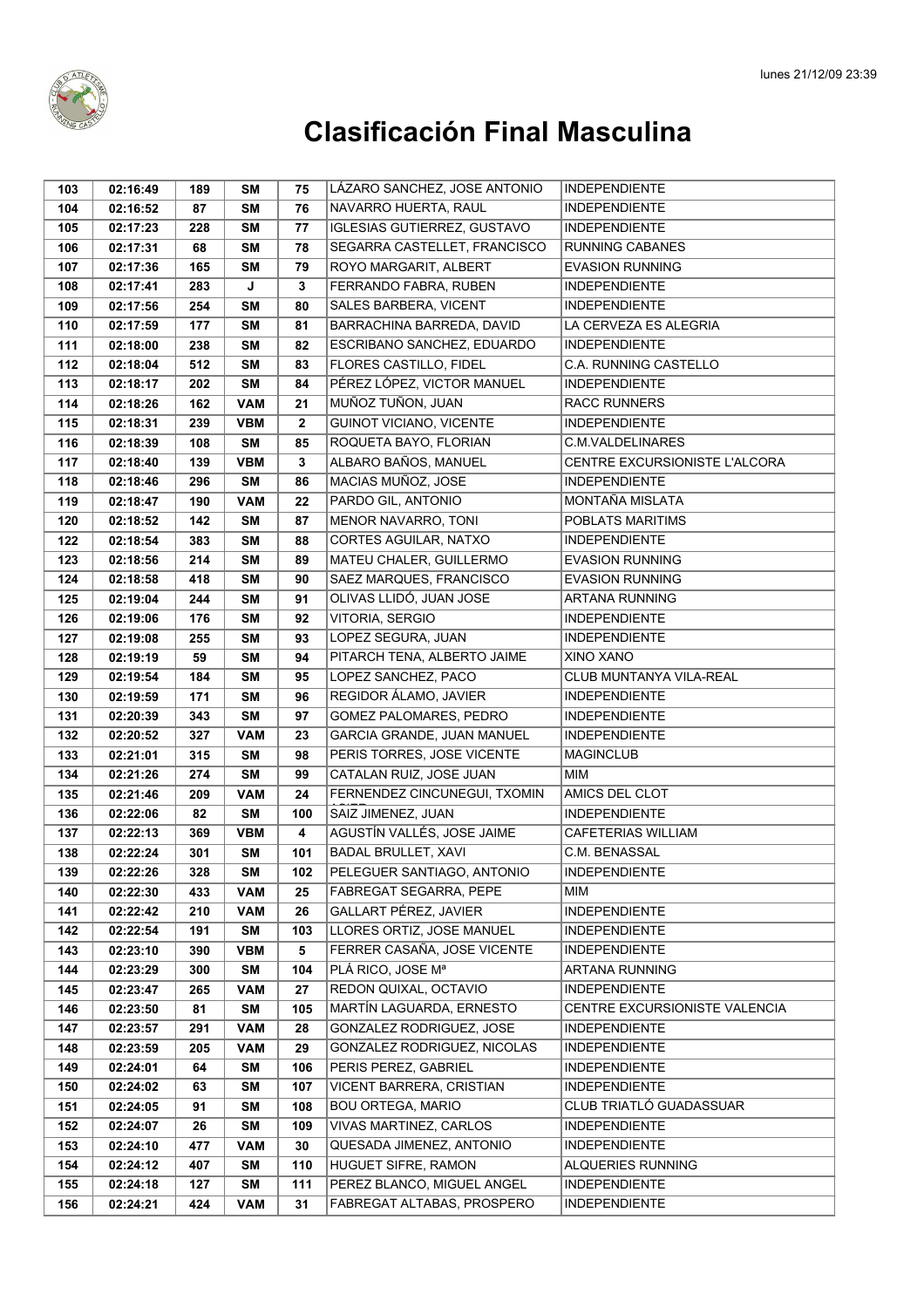

| 158 | 02:24:37 | 124          | <b>VAM</b> | 32             | LLORES MONTANES, VICENTE                     | <b>EVASION RUNNING</b>    |
|-----|----------|--------------|------------|----------------|----------------------------------------------|---------------------------|
| 160 | 02:24:40 | 361          | <b>VAM</b> | 33             | FIARNI SARASQUETA, PAOLO                     | <b>INDEPENDIENTE</b>      |
| 161 | 02:24:52 | 175          | <b>SM</b>  | 112            | MARCO CHIVA, JAVIER                          | <b>INDEPENDIENTE</b>      |
| 162 | 02:24:53 | 425          | <b>SM</b>  | 113            | MOYA GIL, FRANCISCO                          | <b>INDEPENDIENTE</b>      |
| 163 | 02:24:55 | 427          | <b>SM</b>  | 114            | NIETO CASAS, JOSE CARLOS                     | SIERRA DEL SEGURA         |
| 164 | 02:25:21 | 412          | <b>SM</b>  | 115            | DOMINGUEZ TOMAS, JOSE MANUEL                 | MONTAÑA NEGRA RUNNING     |
| 165 | 02:25:23 | 109          | <b>SM</b>  | 116            | BARRERA ULLDEMOLINS, JOSE                    | <b>INDEPENDIENTE</b>      |
| 166 | 02:25:57 | 73           | <b>SM</b>  | 117            | PEREZ SANTOLARIA, VICENTE                    | <b>CIRAT</b>              |
| 167 | 02:25:59 | 72           | <b>VAM</b> | 34             | PEREZ SANTOLARIA, JUAN MANUEL                | <b>CIRAT</b>              |
| 168 | 02:26:10 | 126          | <b>SM</b>  | 118            | FERNANDEZ AZNAR, UBALDO                      | <b>LOS LASTRES</b>        |
| 169 | 02:26:20 | 54           | <b>VAM</b> | 35             | PINELL MICHAVILA, JAVI                       | <b>ESPEMO</b>             |
| 170 | 02:27:14 | 481          | <b>SM</b>  | 119            | FERRER ALTAVA, VIFRA                         | <b>INDEPENDIENTE</b>      |
| 171 | 02:27:28 | 498          | <b>VAM</b> | 36             | VILAR GALLART, JUAN VICENTE                  | ARATANA RUNNING           |
| 172 | 02:27:30 | 292          | <b>VAM</b> | 37             | FALOMIR VENTURA, GASPAR                      | C.A. 42 Y PICO            |
| 173 | 02:27:47 | 251          | <b>SM</b>  | 120            | GONZALEZ CARDONA, JAVIER                     | <b>CxM VALENCIA</b>       |
| 174 | 02:27:50 | 92           | <b>VAM</b> | 38             | TOLDRÀ FERRAGUT, CESAR                       | CLUB TRIATLÓ GUADASSUAR   |
| 175 | 02:28:00 | 323          | <b>VAM</b> | 39             | SEGARRA GASCON, JORGE                        | <b>INDEPENDIENTE</b>      |
| 176 | 02:28:03 | 213          | <b>VAM</b> | 40             | <b>GARAY GARCÍA, FELIX</b>                   | <b>MIM</b>                |
| 177 | 02:28:08 | 268          | <b>SM</b>  | 121            | REDON PASCUAL, MARC                          | <b>INDEPENDIENTE</b>      |
| 178 | 02:28:09 | 181          | <b>SM</b>  | 122            | MARTINEZ GIMENEZ. JORDI                      | <b>INDEPENDIENTE</b>      |
| 179 | 02:28:19 | 22           | <b>SM</b>  | 123            | MARTIN BUENO, JOSE ANTONIO                   | <b>INDEPENDIENTE</b>      |
| 181 | 02:28:31 | 166          | <b>VAM</b> | 41             | <b>ANTOLI MARTI, SERGIO</b>                  | <b>INDEPENDIENTE</b>      |
| 182 | 02:28:34 | 466          | SΜ         | 124            | RUIZ ESCOBAR, SALVADOR                       | <b>TEAM LOBO</b>          |
| 183 | 02:28:44 | 275          | <b>VBM</b> | 6              | CALVO GONZALVO, ANTONIO                      | <b>CORRER A PEU NULES</b> |
| 184 | 02:28:53 | 480          | <b>SM</b>  | 125            | CACHUTO APARICIO, JOSÉ                       | GRUPO MONTAÑA POLITÉCNICO |
| 185 | 02:29:02 | 253          | <b>SM</b>  | 126            | ALBUIXECH GARCÍA, ROMÁN                      | <b>INDEPENDIENTE</b>      |
| 186 | 02:29:17 | 46           | <b>VAM</b> | 42             | PERZ VALLS, JUAN JOSÉ                        | <b>INDEPENDIENTE</b>      |
| 187 | 02:29:31 | 125          | <b>VAM</b> | 43             | GUILLAMON GARCÍA, MIGUEL ANGEL               | <b>INDEPENDIENTE</b>      |
| 188 | 02:30:11 | 80           | <b>VAM</b> | 44             | GARCÍA BALLESTER, JOSE ANTONIO               | <b>ATLETISME ONDA</b>     |
| 189 | 02:30:27 | 280          | <b>SM</b>  | 127            | VELASCO LOPERA, VICTOR JAVIER                | <b>INDEPENDIENTE</b>      |
| 190 | 02:30:29 | 94           | <b>SM</b>  | 128            | VILLAGRASA PIQUER, TEO                       | A 4 PELAT                 |
| 191 | 02:30:41 | 6            | <b>VAM</b> | 45             | ALCARRIA VERDU, JOSE ANTONIO                 | C.D. ES POSIBLE           |
| 192 | 02:30:49 | 240          | <b>VBM</b> | $\overline{7}$ | <b>GUINOT VICIANO, JAVIER</b>                | <b>INDEPENDIENTE</b>      |
| 193 | 02:31:04 | 60           | <b>SM</b>  | 129            | COLLAZOS MARTÍN, RAUL                        | <b>XINO XANO</b>          |
| 196 | 02:31:09 | 450          | <b>VAM</b> | 46             | MARTINEZ CEA, FRANCISCO                      | <b>INDEPENDIENTE</b>      |
| 197 | 02:31:15 | 185          | <b>VBM</b> | 8              | MARTÍ PÉREZ, JOSE MANUEL                     | CLUB DE MUNTANYA NAVALÓN  |
| 198 | 02:31:18 | 241          | <b>SM</b>  | 130            | HERRERO GARCIA, IGNACIO                      | <b>INDEPENDIENTE</b>      |
| 199 | 02:31:20 | 220          | <b>SM</b>  | 131            | RODA BUCH, ALEJANDRO                         | GRUPO MONTAÑA POLITÉCNICO |
| 200 | 02:31:24 | 187          | <b>VAM</b> | 47             | MARTINEZ MUÑOZ. FRANCISCO JOSÉ INDEPENDIENTE |                           |
| 201 | 02:31:28 | 400          | <b>SM</b>  | 132            | GARCIA ARROYO, JULIO                         | <b>INDEPENDIENTE</b>      |
| 202 | 02:31:36 | 121          | <b>VAM</b> | 48             | HERNANDEZ CASTELL, DIEGO                     | MIM                       |
| 203 | 02:31:39 | 1            | <b>VAM</b> | 49             | CORONEL SÁNCHEZ, ROBERTO                     | C.M. LA PEDRERA           |
| 204 | 02:31:43 | $\mathbf{2}$ | <b>VAM</b> | 50             | DOLS SEGURA, VICENTE                         | ZIPI Y ZAPE TEAM          |
| 205 | 02:31:45 | 23           | SΜ         | 133            | GADEA PAYA, JUAN CARLOS                      | <b>INDEPENDIENTE</b>      |
| 206 | 02:31:48 | 89           | SΜ         | 134            | LORENTE ROIG, PEPE                           | CLUB TRIATLÓ GUADASSUAR   |
| 207 | 02:31:50 | 90           | <b>SM</b>  | 135            | ALCOVER PEREZ, VIRGILIO                      | CLUB TRIATLÓ CARLET       |
| 208 | 02:31:53 | 483          | <b>VAM</b> | 51             | GARCIA GOZALBO, CONRADO                      | <b>INDEPENDIENTE</b>      |
| 209 | 02:32:10 | 208          | <b>VAM</b> | 52             | LUQUE GREGORIO, NICOLAS                      | <b>INDEPENDIENTE</b>      |
| 210 | 02:32:11 | 77           | SΜ         | 136            | <b>GUAL VIDAL, MELCHOR</b>                   | <b>EVASION RUNNING</b>    |
| 211 | 02:32:22 | 484          | <b>SM</b>  | 137            | SUAY VICENTE, JORGE                          | AL FILO DE LO ABSURDO     |
| 212 | 02:32:23 | 402          | <b>SM</b>  | 138            | MARTIN BOLUMAR, IGNACIO                      | <b>INDEPENDIENTE</b>      |
| 213 | 02:32:28 | 147          | <b>VAM</b> | 53             | ARIAS CONEJO, ANTONIO                        | <b>VOLTOR COIX</b>        |
| 214 | 02:32:36 | 329          | <b>SM</b>  | 139            | SORIN, ONCIOIU                               | <b>INDEPENDIENTE</b>      |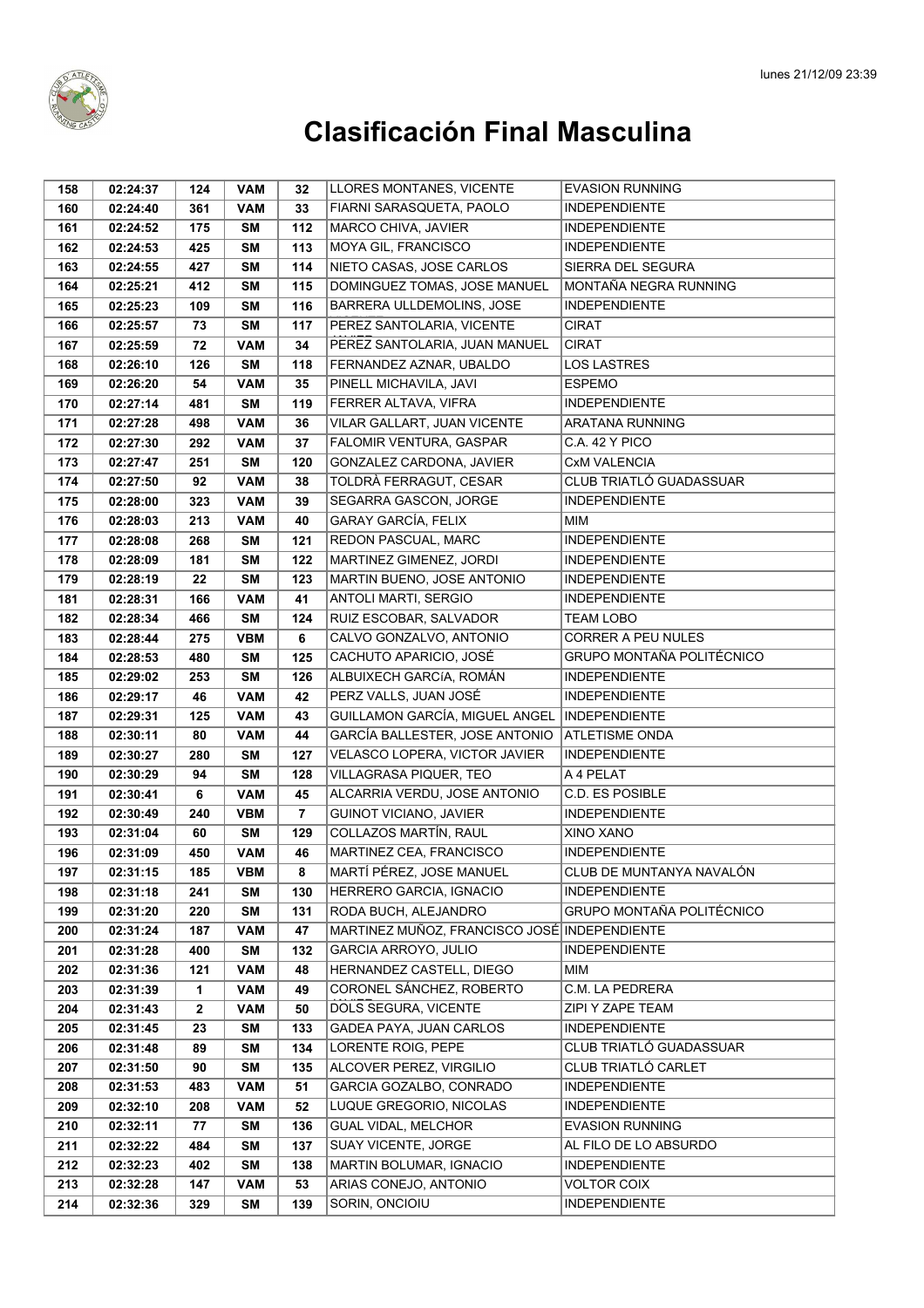

| 215 | 02:33:24 | 106 | SΜ         | 140 | GARCIA POZO, PEDRO JESUS                      | ALPAMA                  |
|-----|----------|-----|------------|-----|-----------------------------------------------|-------------------------|
| 216 | 02:33:26 | 96  | SM         | 141 | ROSER CHECA, MIGUEL ANGEL                     | <b>BLUE LINE</b>        |
| 217 | 02:33:47 | 222 | <b>SM</b>  | 142 | MAÑANOS OLIVER, JOSE LUIS                     | <b>INDEPENDIENTE</b>    |
| 218 | 02:34:08 | 314 | <b>SM</b>  | 143 | <b>BLASCO MICO, ANDRES</b>                    | <b>MAGINCLUB</b>        |
| 219 | 02:34:23 | 416 | <b>VAM</b> | 54  | MONTINS NEBOT, FERNANDO JAVIER INDEPENDIENTE  |                         |
| 220 | 02:34:24 | 415 | <b>SM</b>  | 144 | TOLEDANO BLAZQUEZ, ALEJANDRO                  | <b>INDEPENDIENTE</b>    |
| 221 | 02:34:29 | 320 | <b>VAM</b> | 55  | CAMPOS CABAÑAS, RAFAEL                        | <b>INDEPENDIENTE</b>    |
| 222 | 02:34:31 | 31  | <b>SM</b>  | 145 | VALERO GIMENEZ, JAVIER                        | <b>TEAM LOBO</b>        |
| 223 | 02:34:44 | 326 | <b>SM</b>  | 146 | FLORES ZAYAS, FRANCISCO JOSE                  | <b>INDEPENDIENTE</b>    |
| 224 | 02:34:45 | 339 | <b>SM</b>  | 147 | <b>AGOST TORRES, FERRAN</b>                   | <b>INDEPENDIENTE</b>    |
| 226 | 02:35:25 | 145 | <b>VBM</b> | 9   | MORENO BALLESTEROS, JOSE                      | <b>INDEPENDIENTE</b>    |
| 227 | 02:35:47 | 335 | <b>VAM</b> | 56  | BERTRAN ESCRIG, CRISTOBAL                     | AT-ZENET                |
| 228 | 02:36:05 | 259 | <b>VBM</b> | 10  | CROASDELL, NEIL                               | <b>CALDER VALLEY</b>    |
| 229 | 02:36:10 | 370 | VAM        | 57  | MORA PEREZ, EDUARDS WILLIANS                  | CAFETERIAS WILLIAM      |
| 230 | 02:36:12 | 186 | <b>VAM</b> | 58  | SALVADOR VILANOVA, SERGIO                     | <b>INDEPENDIENTE</b>    |
| 231 | 02:36:22 | 237 | <b>VAM</b> | 59  | TORRES IBAÑEZ, EMILIO                         | SENDERISME BETXÍ        |
| 232 | 02:36:23 | 138 | <b>VBM</b> | 11  | TORRES PIQUER, JOSE JUAN                      | SENDERISME BETXÍ        |
| 233 | 02:36:25 | 137 | <b>VAM</b> | 60  | PIÑA VIVAS, ANGEL                             | SENDERISME BETXÍ        |
| 234 | 02:36:27 | 135 | <b>VBM</b> | 12  | ESCOBEDO VILLAR, AGUSTÍN                      | SENDERISME BETXÍ        |
| 235 | 02:36:28 | 136 | <b>VAM</b> | 61  | <b>ESCOBEDO VILLAR. MANUEL</b>                | SENDERISME BETXÍ        |
| 236 | 02:36:32 | 341 | <b>VAM</b> | 62  | SEBASTIA QUEROL, JOSE ANTONIO                 | <b>INDEPENDIENTE</b>    |
| 237 | 02:36:59 | 85  | <b>VAM</b> | 63  | FORNAS ZORITA, MIGUEL ANGEL                   | C.M. EL CARBO           |
| 238 | 02:37:20 | 411 | <b>SM</b>  | 148 | SOTO LOPEZ, JUAN                              | <b>EVASION RUNNING</b>  |
| 239 | 02:37:28 | 497 | <b>SM</b>  | 149 | OLIVARES RUIPEREZ, RAMON                      | <b>INDEPENDIENTE</b>    |
| 240 | 02:37:40 | 365 | <b>SM</b>  | 150 | ALFONSO BALAGUER, JUAN                        | <b>INDEPENDIENTE</b>    |
| 241 | 02:37:48 | 3   | <b>VAM</b> | 64  | MONTESO GALLEGO, RAMON                        | <b>MONTBIKE AMPOSTA</b> |
| 242 | 02:37:52 | 44  | <b>SM</b>  | 151 | CERVERA MATEU, ENRIC                          | <b>INDEPENDIENTE</b>    |
| 243 | 02:38:23 | 204 | <b>SM</b>  | 152 | GARCIA MAÑAS, PEDRO JESUS                     | <b>INDEPENDIENTE</b>    |
| 244 | 02:38:25 | 373 | <b>VBM</b> | 13  | POVEDANO CORTABARRÍA, VICENTE   INDEPENDIENTE |                         |
| 245 | 02:38:26 | 399 | <b>SM</b>  | 153 | GALVEZ MORA, JESUS                            | <b>INDEPENDIENTE</b>    |
| 246 | 02:38:29 | 101 | <b>SM</b>  | 154 | LOPEZ SALAS, RAMIRO                           | <b>INDEPENDIENTE</b>    |
| 247 | 02:38:31 | 357 | <b>SM</b>  | 155 | JUARANZ GARCIA, ARTUR                         | <b>INDEPENDIENTE</b>    |
| 248 | 02:38:32 | 459 | <b>VBM</b> | 14  | CAMPOS ALBALATE, JOAN                         | AT-ZENET                |
| 249 | 02:39:02 | 119 | <b>SM</b>  | 156 | <b>GARCIA GRAU, ROBERTO</b>                   | <b>INDEPENDIENTE</b>    |
| 250 | 02:39:04 | 457 | <b>SM</b>  | 157 | COLOMER COLLADO, ROBERTO                      | AT-ZENET                |
| 252 | 02:39:19 | 318 | <b>SM</b>  | 158 | GARCÍA CÓRCOLES, FRANCISCO                    | LOS LASTRES             |
| 253 | 02:39:20 | 316 | <b>SM</b>  | 159 | GARCÍA CÓRCOLES, JUANJO                       | <b>LOS LASTRES</b>      |
| 254 | 02:39:40 | 287 | <b>VAM</b> | 65  | FULLEDA ALMEDA, FERNANDO                      | <b>LES AGULLES</b>      |
| 255 | 02:39:54 | 71  | <b>VAM</b> | 66  | BISBAL MOLINA, JUAN JOSÉ                      | <b>INDEPENDIENTE</b>    |
| 256 | 02:41:13 | 393 | <b>SM</b>  | 160 | ARNAU TENA, JUAN ANTONIO                      | <b>INDEPENDIENTE</b>    |
| 257 | 02:41:44 | 141 | <b>SM</b>  | 161 | ZIARSOLO AREITIOAURTENA, PELLO                | <b>INDEPENDIENTE</b>    |
| 258 | 02:41:59 | 207 | <b>VAM</b> | 67  | ORTIZ MARCO, JORGE                            | <b>LES AGULLES</b>      |
| 259 | 02:42:08 | 58  | <b>VAM</b> | 68  | VAN DER HEIJDEN, HANS                         | <b>XINO XANO</b>        |
| 260 | 02:42:23 | 276 | <b>VAM</b> | 69  | GARCIA LORENZO, LEOPOLDO                      | MIM                     |
| 261 | 02:42:25 | 421 | <b>SM</b>  | 162 | BERMUDEZ ROS, JUAN MANUEL                     | <b>INDEPENDIENTE</b>    |
| 262 | 02:42:32 | 506 | <b>SM</b>  | 163 | LLOBREGAT GOMEZ, ARTURO                       | C.A. RUNNING CASTELLO   |
| 265 | 02:44:44 | 290 | <b>VBM</b> | 15  | MURCIA CERDA, RAFAEL                          | A.D. PINDARO            |
| 266 | 02:45:02 | 334 | <b>VAM</b> | 70  | VALLS ARTOLA, AMADEO                          | <b>LES AGULLES</b>      |
| 267 | 02:45:04 | 305 | <b>SM</b>  | 164 | MUNERA ROBLES, FRANCISCO                      | MIM                     |
| 268 | 02:45:12 | 198 | <b>VAM</b> | 71  | MARCO MIQUEL, VICENTE MANUEL                  | CASTRO D'ALFONDEGUILLA  |
| 269 | 02:45:15 | 150 | <b>VAM</b> | 72  | FAURO GARCIA, JUAN FRANCISCO                  | <b>INDEPENDIENTE</b>    |
| 270 | 02:45:32 | 431 | <b>VAM</b> | 73  | MONROS PORCAR, ANTONIO                        | <b>LES AGULLES</b>      |
| 271 | 02:45:39 | 51  | <b>VAM</b> | 74  | LLOP VINUESA, SANTIAGO                        | EL MANYÁ                |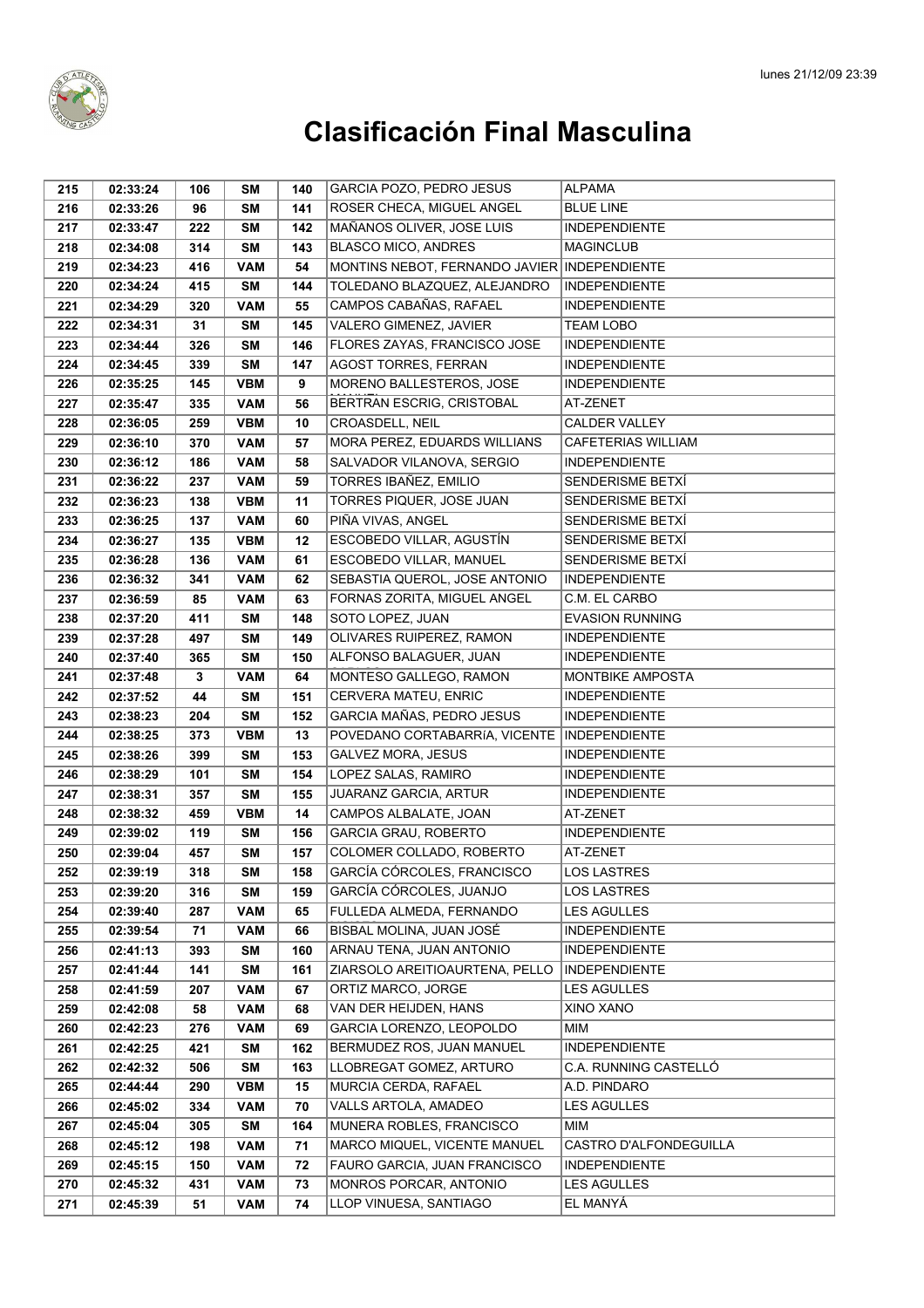

| 272 | 02:45:43 | 206 | SΜ         | 165 | PONS MANZANO, MIGUEL ANTONIO  | <b>INDEPENDIENTE</b>           |
|-----|----------|-----|------------|-----|-------------------------------|--------------------------------|
| 273 | 02:45:46 | 20  | <b>SM</b>  | 166 | LAHOZ VAQUER, JOAN            | <b>INDEPENDIENTE</b>           |
| 275 | 02:46:10 | 304 | <b>VAM</b> | 75  | GOMEZ CASTILLO, SERGIO        | <b>INDEPENDIENTE</b>           |
| 276 | 02:46:58 | 490 | <b>SM</b>  | 167 | BLASCO ORMAZABAL, ALEJANDRO   | <b>INDEPENDIENTE</b>           |
| 277 | 02:47:00 | 232 | <b>VAM</b> | 76  | TENA TENA, ISMAEL             | <b>INDEPENDIENTE</b>           |
| 279 | 02:47:25 | 170 | <b>SM</b>  | 168 | ARENÓS MARCO, HECTOR          | <b>INDEPENDIENTE</b>           |
| 280 | 02:47:27 | 344 | <b>SM</b>  | 169 | CAYUELA CORCOLES, CESAR       | <b>INDEPENDIENTE</b>           |
| 281 | 02:47:30 | 264 | <b>VBM</b> | 16  | LARREA LEKUE, SABIN           | EL MON A PEU                   |
| 282 | 02:47:33 | 321 | <b>SM</b>  | 170 | ASENSIO MALAGÓN, MANUEL       | <b>INDEPENDIENTE</b>           |
| 283 | 02:47:35 | 279 | <b>VAM</b> | 77  | DIEGO SANTAMARIA, JUAN        | <b>CELTIC SUBMARI</b>          |
| 284 | 02:47:40 | 151 | <b>VAM</b> | 78  | NUÑEZ CABEDO, JUAN LUIS       | AMICS DEL KALIMOTXO            |
| 285 | 02:47:59 | 93  | <b>VAM</b> | 79  | OCHEDA HERVAS, JOSEP LLUIS    | C.A. ELS COIXOS                |
| 286 | 02:48:01 | 65  | <b>SM</b>  | 171 | ESLAVA TENA, DANIEL           | <b>INDEPENDIENTE</b>           |
| 290 | 02:49:14 | 129 | <b>VAM</b> | 80  | SOLAZ MARTINEZ, VICTOR        | C.D.RUNNERSWORLD               |
| 291 | 02:49:50 | 178 | <b>SM</b>  | 172 | TELLOLS GARCIA, ALEX          | L'ESPINETA                     |
| 292 | 02:49:52 | 423 | <b>SM</b>  | 173 | GARCIA COLOMER, HECTOR        | <b>INDEPENDIENTE</b>           |
| 293 | 02:49:55 | 17  | <b>SM</b>  | 174 | FABREGAT CARRASQUER, CARLOS   | C.A. 42 Y PICO                 |
| 294 | 02:50:04 | 492 | <b>SM</b>  | 175 | DÍAZ LLORCA, JULIO RAFAEL     | <b>RUNSUMCORDA</b>             |
| 295 | 02:50:14 | 224 | <b>VAM</b> | 81  | ORTEGA TOMÁS, MIGUEL          | <b>INDEPENDIENTE</b>           |
| 296 | 02:50:15 | 158 | <b>SM</b>  | 176 | PABLO CONTRERAS, CARLOS       | <b>INDEPENDIENTE</b>           |
| 297 | 02:50:17 | 482 | <b>VAM</b> | 82  | GIL ESTELLES, JESUS           | <b>MIM</b>                     |
| 298 | 02:50:20 | 160 | SΜ         | 177 | MIRALLES CONTRERAS, AURO      | <b>INDEPENDIENTE</b>           |
| 299 | 02:50:22 | 161 | <b>SM</b>  | 178 | MONFORT MOLINER, CARLOS       | <b>CAFE ANGEL</b>              |
| 300 | 02:50:35 | 252 | <b>VAM</b> | 83  | RIPOLLES ROCA, JOSE MARIA     | <b>MIM</b>                     |
| 301 | 02:50:50 | 153 | <b>SM</b>  | 179 | <b>GAMIR CONILL, TOMAS</b>    | AMICS DEL KALIMOTXO            |
| 302 | 02:51:17 | 489 | <b>VBM</b> | 17  | AGRAMUNT TIRADO, XAVIER       | <b>MIM</b>                     |
| 303 | 02:51:19 | 501 | <b>VAM</b> | 84  | VALERO MORALES, FERNANDO      | C.A. RUNNING CASTELLÓ          |
| 305 | 02:51:45 | 442 | <b>VBM</b> | 18  | SERRANO MARTINEZ, ARTURO      | MIM                            |
| 306 | 02:51:58 | 319 | <b>VAM</b> | 85  | ROMAN AVILES, JUAN ANTONIO    | C.D.RUNNERSWORLD               |
| 307 | 02:52:00 | 382 | <b>VAM</b> | 86  | SALA ROJAS, CARLOS            | C.D.RUNNERSWORLD               |
| 308 | 02:52:01 | 381 | <b>SM</b>  | 180 | MONTESINOS SUAREZ, FRANCISCO  | C.D.RUNNERSWORLD               |
| 309 | 02:52:14 | 173 | <b>SM</b>  | 181 | MARCO I ESCAMILLA, EDUARD     | <b>INDEPENDIENTE</b>           |
| 310 | 02:52:16 | 144 | <b>VBM</b> | 19  | ROYO MARTINEZ, MIGUEL         | <b>INDEPENDIENTE</b>           |
| 311 | 02:52:23 | 385 | <b>SM</b>  | 182 | PLANCHA BLASCO, CARLOS        | C.E. TAVERNES DE VALLDIGNA     |
| 312 | 02:52:38 | 70  | <b>SM</b>  | 183 | FUENTES SAN FELIX, FRANCISCO  | <b>INDEPENDIENTE</b>           |
| 313 | 02:53:00 | 195 | <b>VAM</b> | 87  | REDÓN GRANERO, SANTIAGO       | <b>INDEPENDIENTE</b>           |
| 314 | 02:53:07 | 172 | SM         | 184 | VICIANO BLASCO, GUILLERMO     | <b>INDEPENDIENTE</b>           |
| 315 | 02:53:09 | 426 | <b>SM</b>  | 185 | GARCIA PUCHOL, JUAN JOSE      | <b>INDEPENDIENTE</b>           |
| 316 | 02:53:10 | 353 | <b>VAM</b> | 88  | HUERTAS GARCIA, SINFOROSO     | <b>INDEPENDIENTE</b>           |
| 317 | 02:53:12 | 235 | <b>SM</b>  | 186 | <b>QUERALT ROIG, DANI</b>     | C.E.U SUDACTIU                 |
| 318 | 02:54:15 | 472 | <b>SM</b>  | 187 | FABREGAT NAVARRO, SANTIAGO    | NOSEMETORNEAOLVIDAR            |
| 319 | 02:54:17 | 473 | <b>SM</b>  | 188 | TORRES NAVARRO, MIGUEL A.     | <b>AQUESISELITORNEAOLVIDAR</b> |
| 320 | 02:54:17 | 221 | <b>VBM</b> | 20  | BLEDA GARCÍA, FRANCISCO       | CENTRE EXCURSIONISTE LA VALL   |
| 322 | 02:54:34 | 446 | SΜ         | 189 | VERDOY CHIVA, MIGUEL ANGEL    | <b>INDEPENDIENTE</b>           |
| 323 | 02:54:40 | 293 | <b>SM</b>  | 190 | <b>GUAL LUIS, RAFA</b>        | <b>INDEPENDIENTE</b>           |
| 324 | 02:54:50 | 372 | <b>VAM</b> | 89  | SALMERON FLORES, JOSE ANTONIO | <b>INDEPENDIENTE</b>           |
| 325 | 02:54:52 | 76  | <b>SM</b>  | 191 | GONZALEZ SALVADOR, GERMÁN     | <b>INDEPENDIENTE</b>           |
| 326 | 02:55:24 | 180 | <b>SM</b>  | 192 | ALANGA ESCRIG, FRANCISCO JOSE | <b>INDEPENDIENTE</b>           |
| 327 | 02:55:31 | 69  | <b>SM</b>  | 193 | CHORDA PALOMERO, ROBERTO      | MIM                            |
| 328 | 02:55:38 | 325 | <b>VBM</b> | 21  | OLIVER RUIZ, JUAN ANTONIO     | <b>EVASION RUNNING</b>         |
| 329 | 02:55:41 | 41  | <b>SM</b>  | 194 | FERRÉ CASTELL, CLIMENT        | <b>INDEPENDIENTE</b>           |
| 331 | 02:56:27 | 52  | <b>SM</b>  | 195 | PUIG BAYO, VICENTE            | EL MANYÁ                       |
| 332 | 02:56:41 | 130 | <b>VAM</b> | 90  | MORALES CHUST, ISMAEL         | INDEPENDIENTE                  |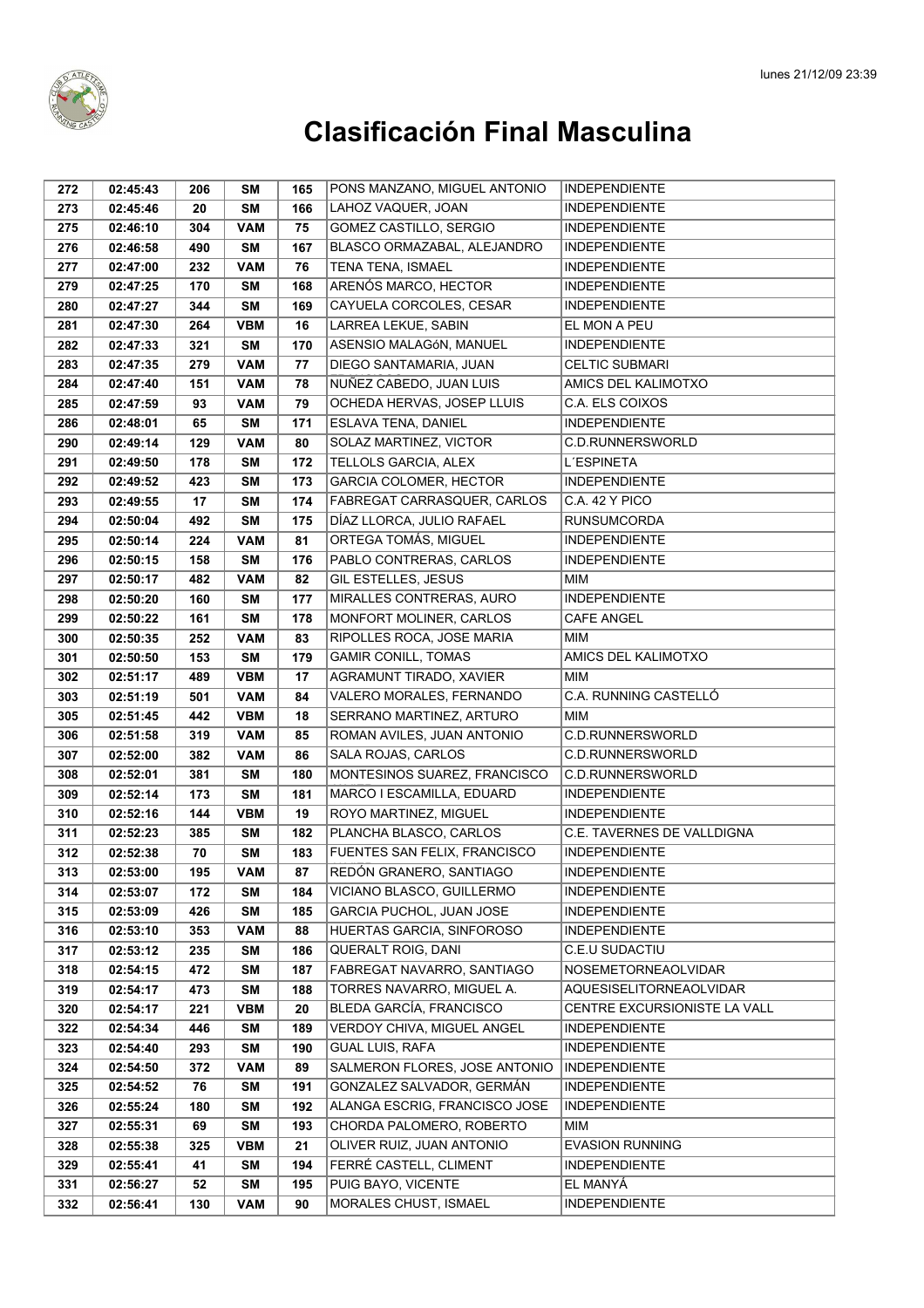

| 333 | 02:56:51 | 117 | SΜ         | 196 | LLINARES SANZ, CARLOS         | <b>INDEPENDIENTE</b>   |
|-----|----------|-----|------------|-----|-------------------------------|------------------------|
| 334 | 02:57:17 | 488 | <b>SM</b>  | 197 | MARTINEZ MUÑOZ, MIGUEL ANGEL  | <b>INDEPENDIENTE</b>   |
| 335 | 02:57:28 | 29  | <b>SM</b>  | 198 | GUEROLA DE LA FUENTE, JAVIER  | AMICS DEL CLOT         |
| 336 | 02:58:01 | 299 | <b>VAM</b> | 91  | MONFORT BENAJES, BENJAMÍN     | <b>VILAFAMES</b>       |
| 337 | 02:58:20 | 201 | <b>VAM</b> | 92  | MESTRE BAYOT, JOSE            | CASTRO D'ALFONDEGUILLA |
| 338 | 02:58:22 | 200 | <b>VAM</b> | 93  | RIPOLL ARNAU, JOAQUIN         | CASTRO D'ALFONDEGUILLA |
| 341 | 02:58:40 | 340 | <b>SM</b>  | 199 | CAMPOS AZNAR, JOAQUIN         | <b>INDEPENDIENTE</b>   |
| 342 | 02:58:42 | 384 | <b>VAM</b> | 94  | LORAS CAMPOS, JULIO           | <b>INDEPENDIENTE</b>   |
| 343 | 02:59:08 | 371 | <b>SM</b>  | 200 | LLOPIS I MARTÍ, MATIES        | <b>INDEPENDIENTE</b>   |
| 344 | 02:59:11 | 441 | <b>VAM</b> | 95  | PITARCH AGOST, ENRIQUE        | EL PIOLET              |
| 345 | 02:59:29 | 194 | <b>VAM</b> | 96  | ALCAYNE SENENT, JOSE MARÍA    | <b>INDEPENDIENTE</b>   |
| 346 | 02:59:48 | 174 | <b>SM</b>  | 201 | LLOPIS NEBOT, RICARDO         | <b>INDEPENDIENTE</b>   |
| 347 | 03:00:05 | 311 | <b>SM</b>  | 202 | VILAR LORENTE, JOSE           | <b>INDEPENDIENTE</b>   |
| 349 | 03:01:39 | 322 | <b>VBM</b> | 22  | ALQUEZAR ABENIA, JESUS        | <b>C.M. PIRINEOS</b>   |
| 350 | 03:02:45 | 375 | <b>VAM</b> | 97  | SILVESTRE MARTI, JOSE ENRIQUE | <b>INDEPENDIENTE</b>   |
| 351 | 03:03:00 | 398 | <b>VBM</b> | 23  | PORCAR ALAPONT, LUIS          | <b>INDEPENDIENTE</b>   |
| 352 | 03:03:08 | 179 | <b>SM</b>  | 203 | SANCHEZ NAVARRO, VICENTE      | L'ESPINETA             |
| 353 | 03:03:32 | 28  | <b>VAM</b> | 98  | ALBORS MONTANER, ALFREDO      | <b>VOLTOR COIX</b>     |
| 354 | 03:03:46 | 62  | <b>SM</b>  | 204 | MILLAN OTÍN, MANUEL           | XINO XANO              |
| 355 | 03:03:52 | 103 | <b>SM</b>  | 205 | LÁZARO ROCHE, IGNACIO         | <b>INDEPENDIENTE</b>   |
| 356 | 03:03:53 | 102 | <b>SM</b>  | 206 | RODRIGUEZ FAUS, LUIS          | <b>INDEPENDIENTE</b>   |
| 358 | 03:04:25 | 476 | <b>SM</b>  | 207 | FABREGAT CARRASQUER, JAVIER   | <b>INDEPENDIENTE</b>   |
| 359 | 03:04:35 | 115 | <b>VBM</b> | 24  | PORTERO GOMEZ, JOSE           | <b>INDEPENDIENTE</b>   |
| 360 | 03:04:53 | 455 | <b>SM</b>  | 208 | ROCA GUEROLA, ELADI           | AT-ZENET               |
| 363 | 03:05:14 | 245 | <b>VAM</b> | 99  | ALMELA RICHART, JORGE         | <b>INDEPENDIENTE</b>   |
| 364 | 03:05:25 | 66  | <b>VAM</b> | 100 | SAHUQUILL GARCIA, GONZALO     | <b>INDEPENDIENTE</b>   |
| 365 | 03:08:01 | 104 | <b>SM</b>  | 209 | <b>BOLOS MARTÍ, FERNANDO</b>  | <b>INDEPENDIENTE</b>   |
| 366 | 03:08:20 | 56  | <b>VAM</b> | 101 | LOECHES TRIGO, JUAN CARLOS    | XINO XANO              |
| 367 | 03:08:41 | 297 | <b>SM</b>  | 210 | MEDALL CHIVA, RUBEN           | <b>INDEPENDIENTE</b>   |
| 368 | 03:09:09 | 444 | <b>SM</b>  | 211 | BABILONI MONFORT, PABLO       | <b>INDEPENDIENTE</b>   |
| 369 | 03:09:11 | 443 | <b>SM</b>  | 212 | <b>BABILONI MONFORT, JOSE</b> | <b>INDEPENDIENTE</b>   |
| 370 | 03:10:17 | 289 | <b>VAM</b> | 102 | TORREJON CASTRO, ATANASIO     | <b>INDEPENDIENTE</b>   |
| 371 | 03:10:25 | 24  | <b>SM</b>  | 213 | AMADOR PUGA, MIGUEL ANGEL     | <b>INDEPENDIENTE</b>   |
| 372 | 03:10:48 | 50  | <b>VBM</b> | 25  | PALLARES ANDRES, JUAN JOSÉ    | <b>INDEPENDIENTE</b>   |
| 374 | 03:11:12 | 164 | <b>VBM</b> | 26  | CASTELL BERNAT, ANTONIO       | <b>XAFATOLLS</b>       |
| 375 | 03:11:14 | 163 | <b>VAM</b> | 103 | VILAR GONZALEZ, DANIEL        | <b>INDEPENDIENTE</b>   |
| 376 | 03:12:34 | 223 | <b>VAM</b> | 104 | TELLO ESCRIG, SALVADOR        | LA CERVEZA ES ALEGRIA  |
| 377 | 03:12:39 | 118 | <b>VAM</b> | 105 | PERIS CERVERA, AMADEO         | ANIMALS DE MONTE       |
| 378 | 03:12:49 | 324 | <b>SM</b>  | 214 | CORZO VILLARREAL, RAFAEL      | <b>INDEPENDIENTE</b>   |
| 379 | 03:14:10 | 256 | <b>SM</b>  | 215 | QUINTERO CARDA, MANUEL        | <b>INDEPENDIENTE</b>   |
| 380 | 03:14:24 | 360 | <b>SM</b>  | 216 | PORRAS ENCINAR, ALVARO        | <b>INDEPENDIENTE</b>   |
| 382 | 03:14:30 | 27  | <b>VAM</b> | 106 | PIÑERO LAMARCA, ENRIQUE       | <b>AVENTURA</b>        |
| 383 | 03:15:11 | 338 | <b>SM</b>  | 217 | GUINEA PALNELLES, ALBERTO     | <b>INDEPENDIENTE</b>   |
| 385 | 03:15:17 | 267 | <b>VBM</b> | 27  | MARTINEZ PEREZ, JUAN CARLOS   | MIM                    |
| 386 | 03:17:27 | 346 | <b>VAM</b> | 107 | RIPOLLES RIBALTA, CARLOS      | <b>INDEPENDIENTE</b>   |
| 388 | 03:18:06 | 188 | SM         | 218 | SULLER MARTI, JACOBO          | <b>INDEPENDIENTE</b>   |
| 389 | 03:18:58 | 396 | <b>VAM</b> | 108 | SANCHEZ RAMIREZ, FLORENCIO    | <b>INDEPENDIENTE</b>   |
| 390 | 03:22:02 | 495 | <b>SM</b>  | 219 | CANÓS LLORENS, FRANCIS XAVIER | PAQUEPATIM.COM         |
| 393 | 03:34:25 | 496 | <b>SM</b>  | 220 | VICIEDO MOMPO, HECTOR         | PAQUEPATIM.COM         |
| 394 | 03:34:27 | 499 | <b>VAM</b> | 109 | MARQUES MIRALLES, PEDRO       | <b>INDEPENDIENTE</b>   |
| 397 | 03:39:21 | 48  | <b>VAM</b> | 110 | GONZALEZ SALVADOR, CESAR      | <b>INDEPENDIENTE</b>   |
| 401 | 03:41:17 | 34  | SM         | 221 | VENTURA PERIS, DAVID          | <b>INDEPENDIENTE</b>   |
| 402 | 03:41:18 | 288 | <b>VAM</b> | 111 | BURDEUS PEREZ, GERARD JOSEP   | <b>INDEPENDIENTE</b>   |